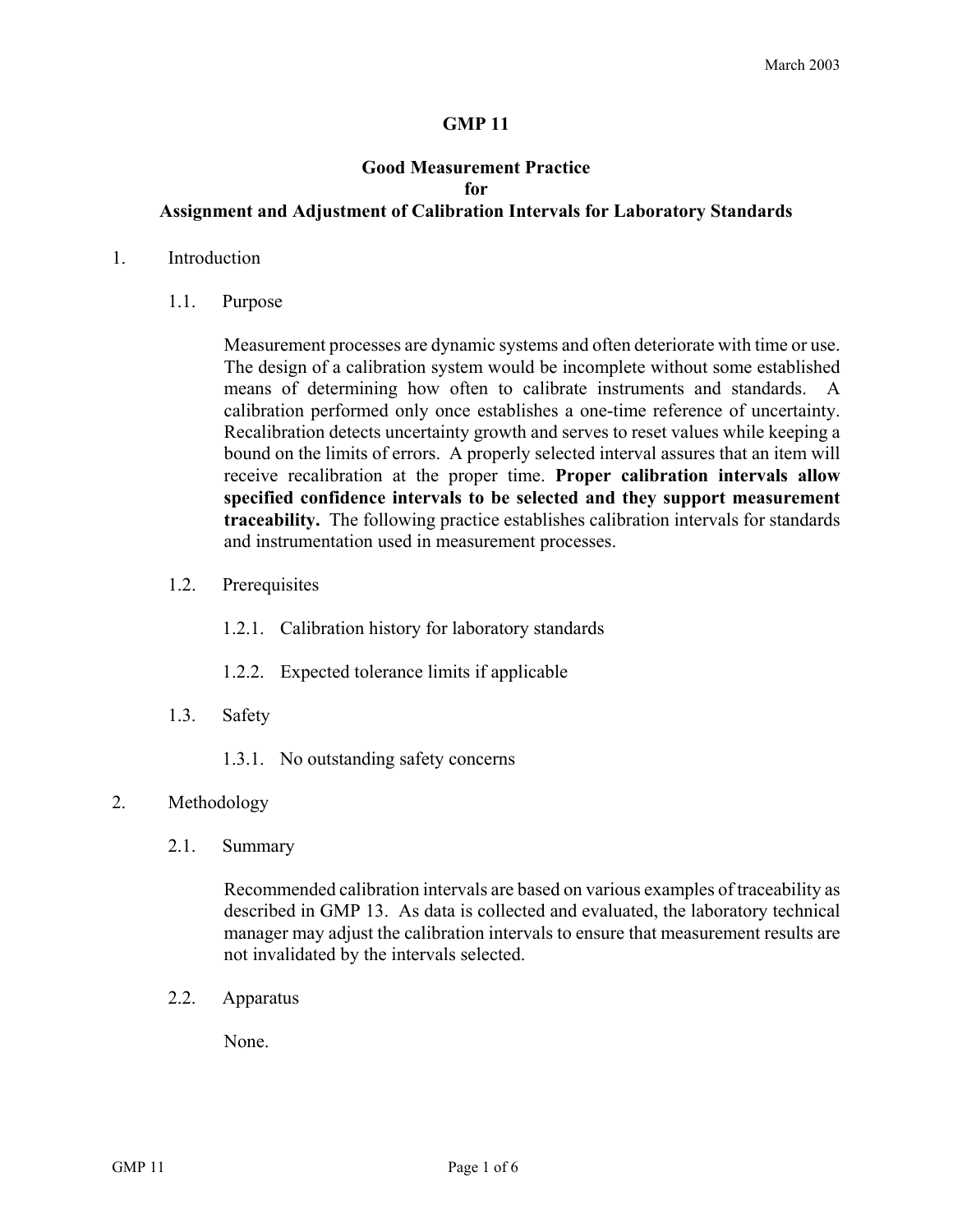# 2.3. Procedure

# 2.3.1. Identification of Parameters

# *Critical Parameters*

Components that contribute more than 25 % of a measurement's uncertainty are identified as critical parameters. To ensure an accurate evaluation of performance, calibration intervals are determined to meet a 99 % reliability target. Critical parameters are checked and defined below:

*Mass Critical Parameters* (The example provided below corresponds to Option A in Mass Traceability in GMP 13.)

### Balance Performance

Balance performance in Echelon 1 weighing processes is evaluated in every measurement series. An F-test ratio evaluates the observed standard deviation of the process against the accepted standard deviation of the process. The balance performance component is also tested with a check standard in each weighing series. The check standard value is evaluated with a t-test by compared the observed value to the accepted reference value. All other weighing processes have incorporated measurement control procedures and control charts that are evaluated as data is collected.

### Mass Standards

Mass standards are dynamic with use. Wear, contamination and other factors can cause drift from accepted values. Thus, the following intervals have been set:

| Item                                                            | Initial Cal Interval (months) | Source      |
|-----------------------------------------------------------------|-------------------------------|-------------|
| P1. $kg + P1$ $kg$                                              | 48                            | <b>NIST</b> |
| $C1. kg + C1. kg$                                               | (alternating 2 years) 48      | <b>NIST</b> |
| P30 kg - P2 kg                                                  | 12                            | Lab         |
| $P500 g - P1 mg$                                                | 6                             | Lab         |
| C500 g - C1 mg                                                  | 6                             | Lab         |
| W25 kg - W1 mg                                                  | 12                            | Lab         |
| P Pound Standards                                               | 24                            | Lab         |
| W Pound Standards                                               | 12                            | Lab         |
| $P = \text{primary}$ ; C = check/control; W = working standards |                               |             |

**Table 1. Calibration intervals for mass standards**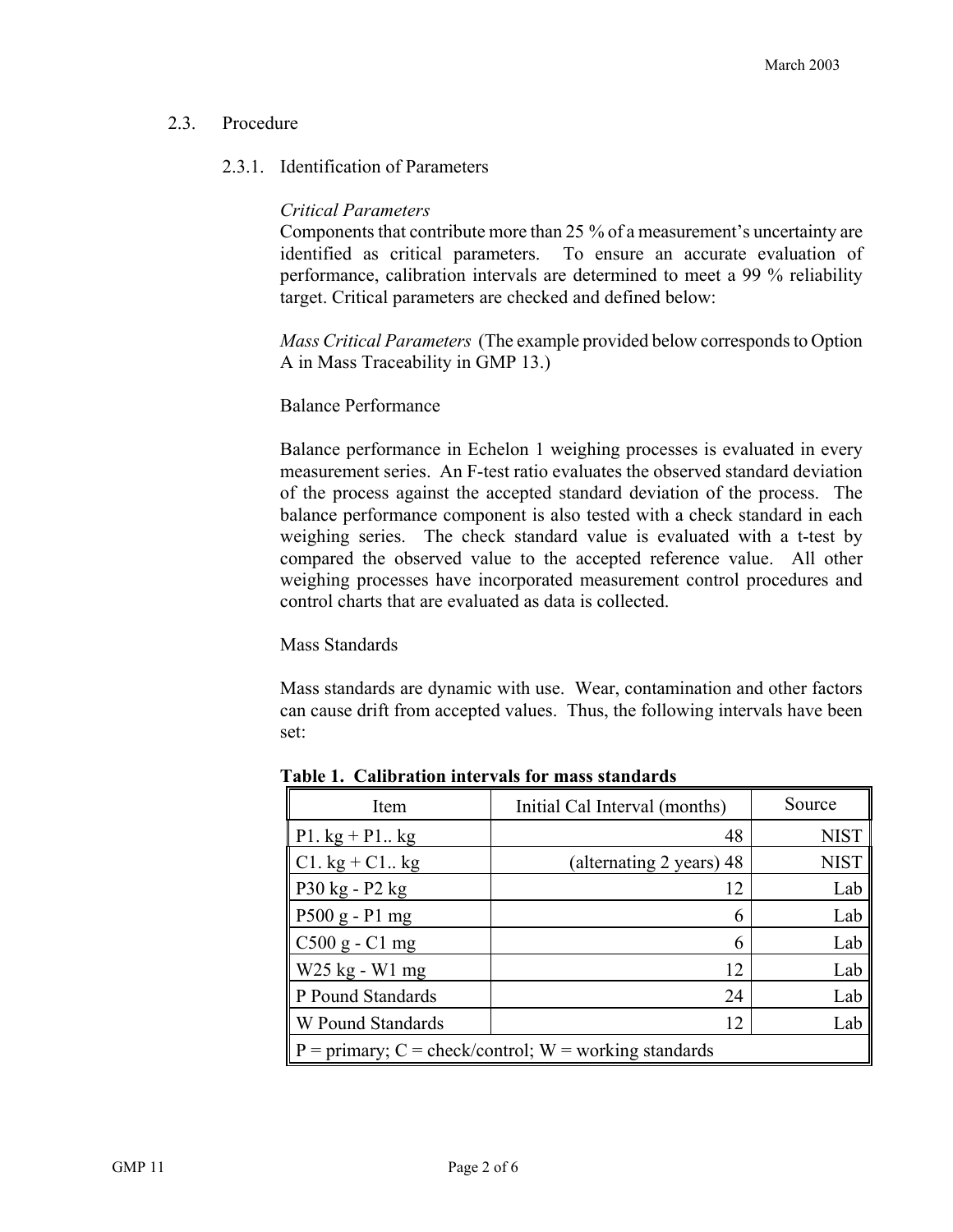### *Length Critical Parameters*

Length Comparison Performance

The measurement performance of each length calibration is evaluated with a check standard (when performing tape-to-tape comparison).

Initial Length Intervals

Length standards are dynamic with use. Wear, contamination and other factors can cause drift from accepted values. The following intervals have been set due to these factors:

| Item                        | Initial Cal Interval (months) | Source      |
|-----------------------------|-------------------------------|-------------|
| 100 ft Tape $#1$            | 60                            | <b>NIST</b> |
| 100 ft Tape $#2$            | 60                            | <b>NIST</b> |
| 25 ft or $7 \text{ m}$ Tape | 60                            | <b>NIST</b> |
| 18 in Steel Rule            | 120                           | <b>NIST</b> |
| Length Bench                | 24 (if used or moved)         | -al         |

**Table 2. Calibration intervals for length standards** 

*Volume Critical Parameters* (Example shown corresponds to Option A for volume calibration in GMP 13.)

Volume Comparison Performance

The measurement performance of a volume transfer calibration is evaluated in each use with a repeatability check. Use of check standards is the preferred method for evaluating the measurement process over time. Traceability for volume standards may be established through gravimetric calibrations using traceable mass standards.

# Initial Volume Intervals

Volume standards are dynamic with use. Wear, contamination and other factors can cause drift from accepted values. Calibration intervals are as follows: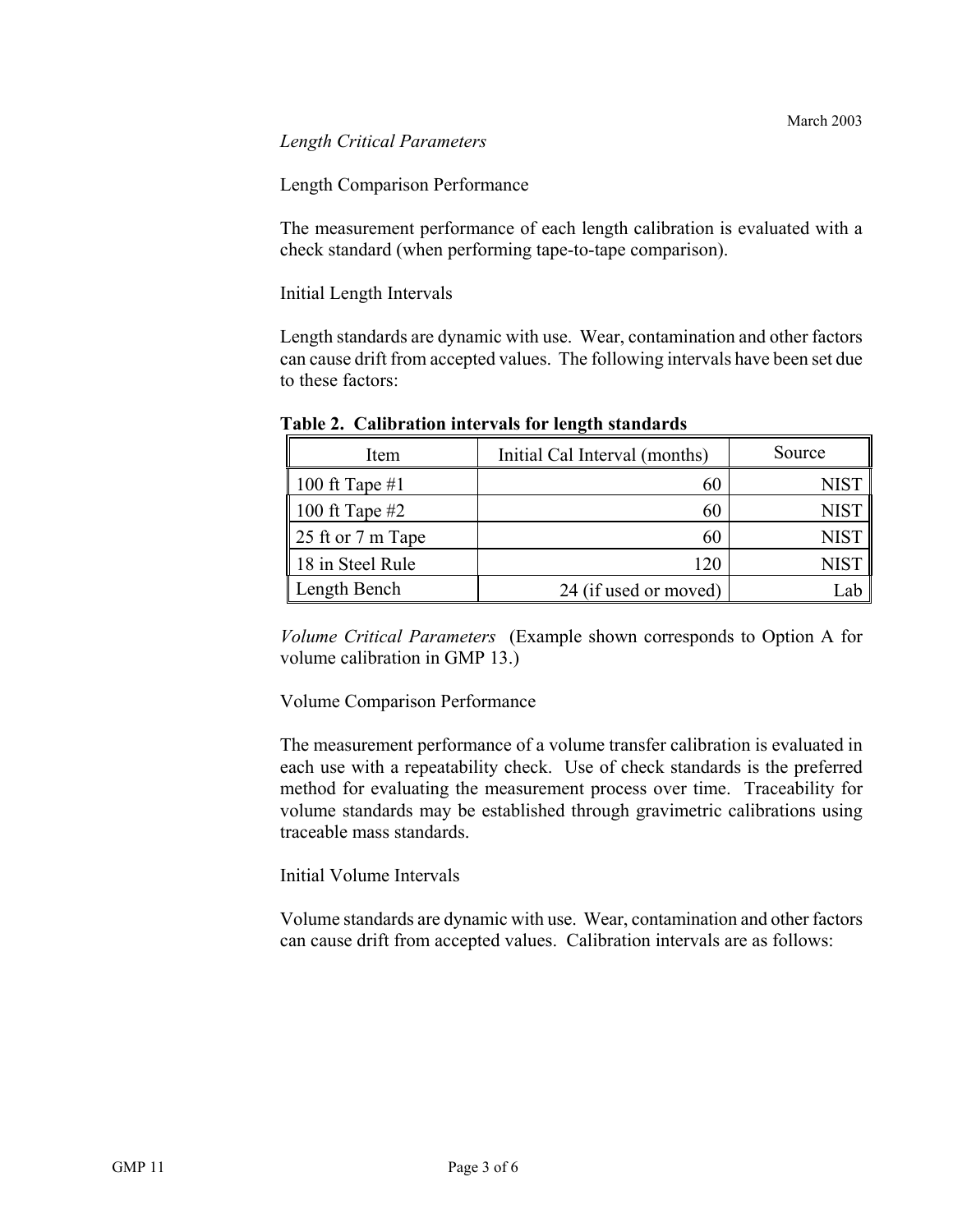March 2003

| Item                      | Initial Cal Interval (months) | Source |
|---------------------------|-------------------------------|--------|
| P100 gal standard         | 60                            | NIST   |
| P25 gal standard *        | 60                            | Lab    |
| P5 gal standard *         | 12                            | Lab    |
| Glassware-                |                               |        |
| Autopipetes 5 L to 100 mL | 120                           | Lab    |
|                           |                               |        |

## **Table 3. Calibration intervals for volume standards**

\*Gravimetric calibration for volumes 5 gallon or smaller, and all "slicker plate" standards. Laboratory must be qualified for performing gravimetric calibrations. Volume transfer is acceptable above 5 gallon.

\*May be a "slicker plate" type. None are hand-held, "dump" style, test measures.

*Temperature Critical Parameters* 

Temperature Comparison Performance

The measurement performance of each temperature comparison calibration is evaluated with a check standard and can be verified periodically using triple point cells, melting point cells, and ice baths (using documented procedures).

Initial Intervals

Temperature standards are dynamic with use. Shock, contamination and other factors can cause drift from accepted values. Recalibration intervals are as follows:

| Item                         | Initial Cal Interval (months) | Source |
|------------------------------|-------------------------------|--------|
| $\parallel$ 25.5 ohm SPRT    | 36                            |        |
| 100 ohm PRT's                | 12                            | Lab    |
| Standard Thermistor          | 12                            | Lab    |
| <b>Check Standards</b>       |                               | Lab    |
| Liquid-in-glass<br>standards | n                             | ∴a*    |

**Table 4. Calibration intervals for temperature standards** 

### *Secondary Parameters*

Components that contribute less than 25 % but more than 1 % of a measurement's uncertainty are identified as secondary parameters. Secondary parameters are assigned calibration intervals designed to meet a 95 % reliability target. Secondary parameters are defined below:

Mass and Gravimetric Volume Secondary Parameters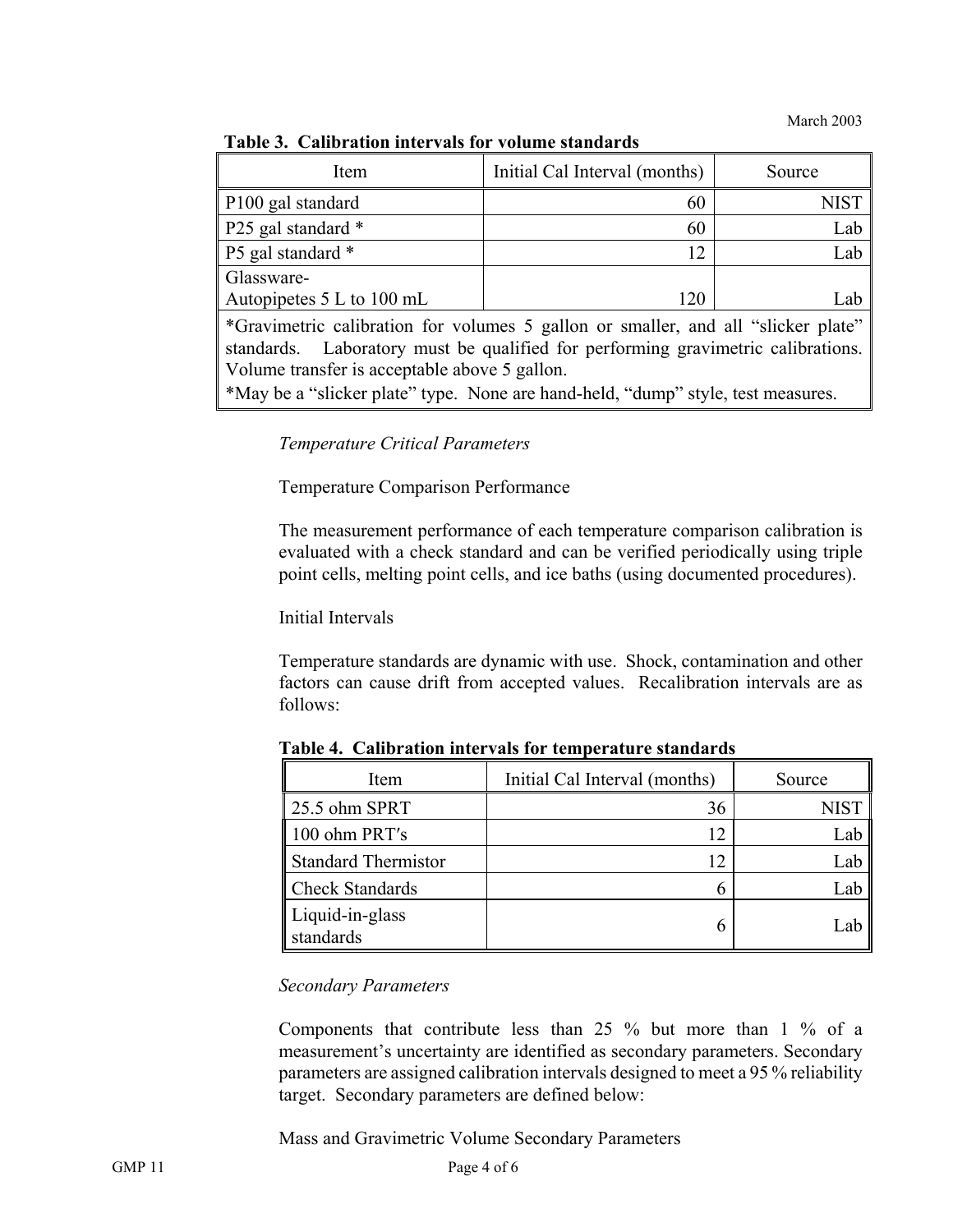### Environmental Measurement Equipment

| Item              | Initial Calibration Interval<br>(months) | Source |
|-------------------|------------------------------------------|--------|
| <b>Barometer</b>  |                                          |        |
| <b>Hygrometer</b> | 24                                       |        |
| Thermometer       |                                          |        |

### **Table 5. Calibration intervals for environmental equipment**

Length Secondary Parameters - No secondary parameters.

Volume Secondary Parameters

Water Temperature Measuring Device

#### **Table 6. Calibration intervals for volume secondary parameters**

| .tem        | Initial Cal Interval (months) | Source |
|-------------|-------------------------------|--------|
| `hermometer |                               | лŀ     |

Temperature Secondary Parameters - No secondary parameters.

### 3. Calculations

- 3.1. Initial Intervals
	- 3.1.1. Assignment of Initial Intervals

Assignment of initial intervals is based on these recommendations. Subsequent intervals may be adjusted based on analysis of Check standard data that is recorded on control charts. The initial interval is equivalent to the amount of time that passes before a metrologist makes the first observation of a result lying outside the warning limits of the chart when the investigation yields no apparent correctable cause. Warning limits are established at  $\pm 2$  standard deviations of the measurement process around the accepted value of the check standard.

3.1.2. Absence of Control Charts

If no control charts are available, the laboratory's Technical Manager will assign the initial interval based on engineering evidence, manufacturer′s specifications, NIST recommendations, and experience.